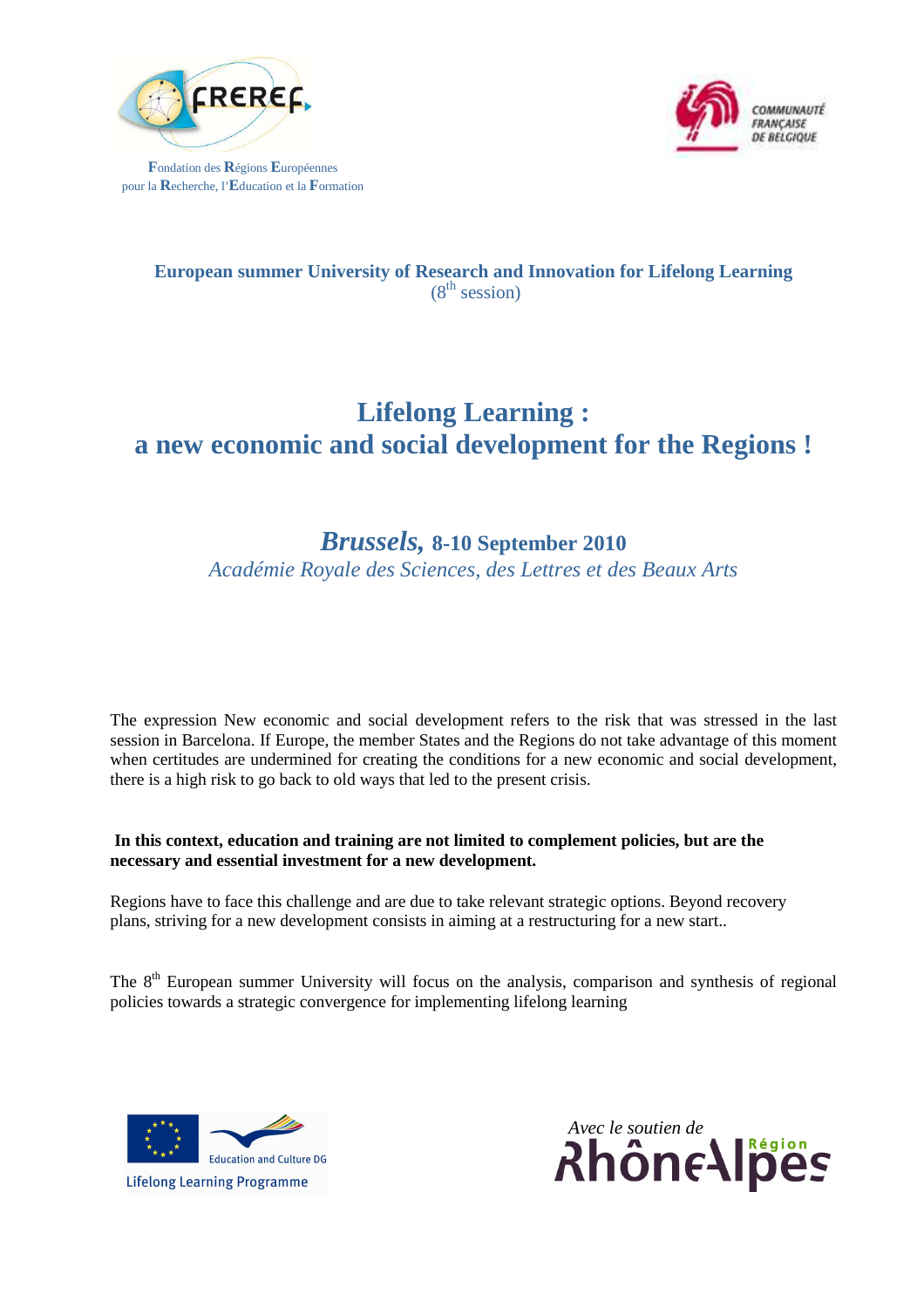## *P R O G R A M M E*

*REGIO-LLL partners will meet on September 7, 2010* 

## *Wednesday 8 September*

| 9h 30                                            | welcome                                                                                                                                                                                                                                                                                                                                                              |
|--------------------------------------------------|----------------------------------------------------------------------------------------------------------------------------------------------------------------------------------------------------------------------------------------------------------------------------------------------------------------------------------------------------------------------|
| 10 h 00                                          | <b>Official Opening of the European summer University</b><br>Presentation of the $8^{th}$ European summer University<br>Jean VANOYE, President of the FREREF<br>Jean-Claude MARCOURT, Vice-president and Minister of the Governments of Wallonia and                                                                                                                 |
|                                                  | French Community of Belgium, in charge of Economy and Higher Education<br>A Representative of the European Commission (sous réserve)                                                                                                                                                                                                                                 |
| 10h45<br>plenary                                 | Conditions of change for a real way out of the crisis                                                                                                                                                                                                                                                                                                                |
|                                                  | Plenaries will allow participants to question in a prospective view the conditions for a true<br>way out of the crisis that is not limited to a recovery plan.                                                                                                                                                                                                       |
|                                                  | On the basis of video interviews of key personalities, a round table will be organized<br>in two sessions :                                                                                                                                                                                                                                                          |
|                                                  | Debate on the ideas expressed by the personalities trough a confrontation<br>$\bullet$<br>between political journalists and regional decision makers :                                                                                                                                                                                                               |
|                                                  | Julien COMPERE, Chef de Cabinet du Ministre de l'Economie wallonne<br>Josep FRANCI, Directeur Général des enseignements professionnels, artistiques                                                                                                                                                                                                                  |
|                                                  | et spécialisés de la Generalitat de Catalogne<br>Philippe MEIRIEU, Vice-président délégué à la Formation tout au long de la vie,<br>Conseil régional Rhône-Alpes                                                                                                                                                                                                     |
|                                                  | Exchange with the participants on specific challenges of lifelong learning,<br>for the enterprises and for employment.                                                                                                                                                                                                                                               |
| 14h00                                            |                                                                                                                                                                                                                                                                                                                                                                      |
| plenary                                          | <b>Strategic Challenges of a policy of redeployment</b>                                                                                                                                                                                                                                                                                                              |
|                                                  | The Marshall plan for Wallonia : Benoît BAYENET, Professeur de l'Université<br>libre de Bruxelles, Expert du Ministre wallon de l'Economie pour le Plan Marshall                                                                                                                                                                                                     |
|                                                  | The concept of redeployment as a modality for a structural change :                                                                                                                                                                                                                                                                                                  |
|                                                  | Michel QUEVIT, Professeur de l'Université catholique de Louvain                                                                                                                                                                                                                                                                                                      |
|                                                  | <b>Challenges of cooperation between regions and with Europe</b>                                                                                                                                                                                                                                                                                                     |
| 16 h <sub>00</sub>                               | Exchange between regional and European decision makers on expectations to face<br>the challenges for a new economic and social development                                                                                                                                                                                                                           |
|                                                  | Which regional practices, which conditions for a change in lifelong<br>learning and for future learning regions?                                                                                                                                                                                                                                                     |
|                                                  | Four 'carrefours' will be organized at the same time and will allow to analyze the practices<br>in the Regions, in order to enlighten the basic principles for creating the conditions of<br>change, especially in Lifelong learning, for the future learning enterprises and for re-<br>examining the main aspects dealt with in the precedent summer Universities. |
| $16 h00 - 17 h30$<br>4 carrefours<br>in parallel | The 'carrefours'                                                                                                                                                                                                                                                                                                                                                     |
|                                                  | <i>Session 1 introduction</i><br>This session will precise the grid of questions for each 'carrefour'.                                                                                                                                                                                                                                                               |
|                                                  | <i>Carrefour 1</i> : Redeployment of competences for succeeding in one's life path                                                                                                                                                                                                                                                                                   |
|                                                  | <i>Carrefour 2</i> : Successful transitions : a lever for a new development                                                                                                                                                                                                                                                                                          |
|                                                  | Carrefour 3 : New paths for learning                                                                                                                                                                                                                                                                                                                                 |
|                                                  | Carrefour 4 : From mobility to social and professional promotion                                                                                                                                                                                                                                                                                                     |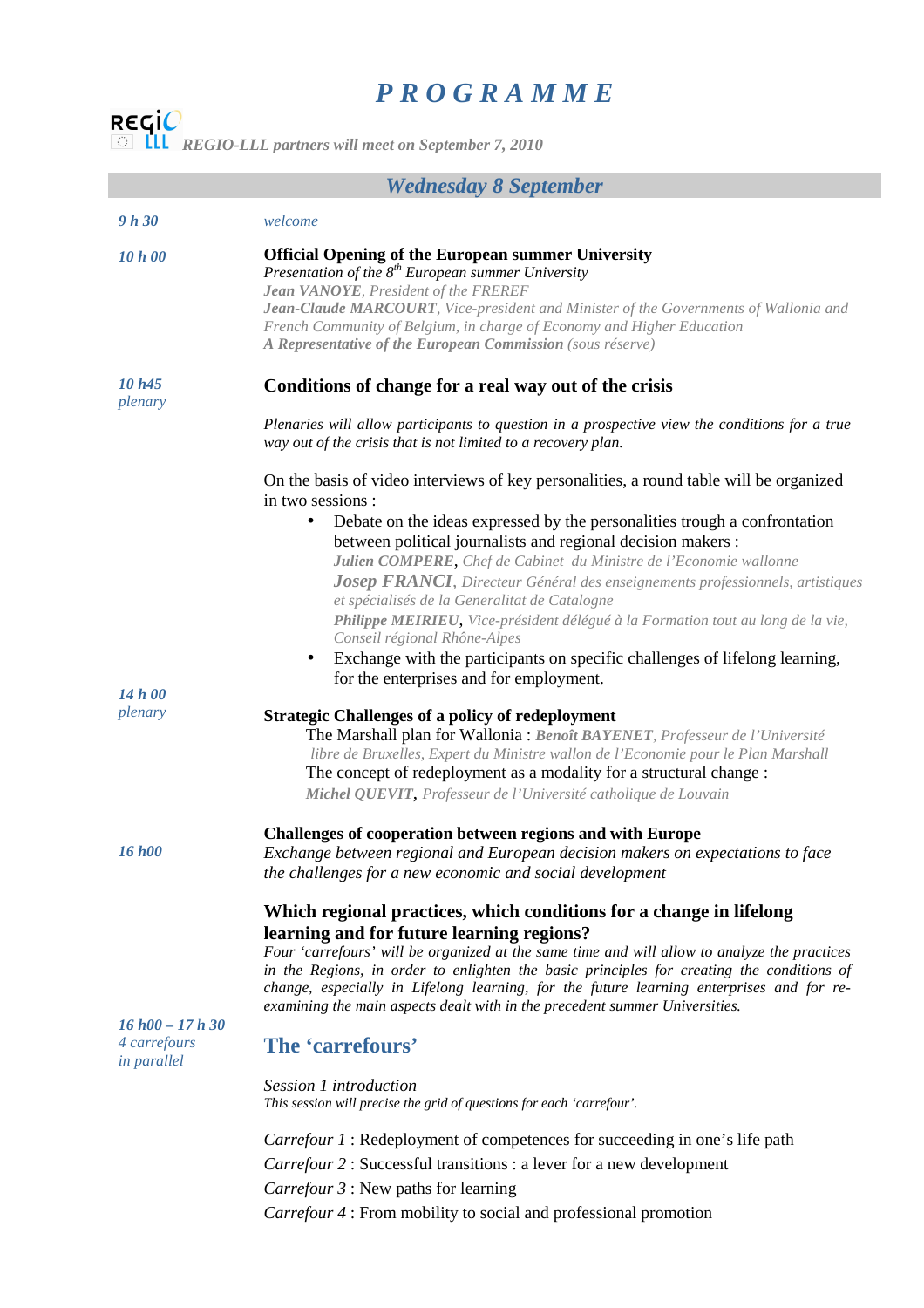# *Thursday 9 September*

| $8 h 30 - 10 h 00$<br>Carrefours<br>$(follow-up)$  | <b>Session 2: Redeployment plans in practice</b><br>Discover, understand, analyze, compare which type of plans are implemented by Regions in<br>this field - Zoom on modelling and sharing of practices.                                                                                                                               |
|----------------------------------------------------|----------------------------------------------------------------------------------------------------------------------------------------------------------------------------------------------------------------------------------------------------------------------------------------------------------------------------------------|
| $10 h 30 - 11 h 45$<br>Carrefours<br>$(follow-up)$ | Session $3$ : Lifelong Learning as a tool for regional development : practical<br>experiences in the Regions<br>Inquire concrete actions undertaken: are the current practices able to respond to new<br>challenges? What should be adapted in the practices and in the approaches to really change the<br>way of thinking and acting? |
| $11 h 45 - 12 h 30$<br>(plénière)                  | Intervention of <b>Madame Mercedes BRESSO</b> , President of the Committee<br>of Regions                                                                                                                                                                                                                                               |
| 14 h 00-15 h 30<br>Carrefours<br>$(follow-up)$     | Session 4 : What are the key issues to target a sustainable path to come out of the<br>crisis? Which challenges for regional cooperation? Which expectations towards<br><b>Europe?</b>                                                                                                                                                 |
| 16 h 00                                            | 'A la carte' meetings<br>Presentation and debate on projects and perspectives of workshops, in small groups.                                                                                                                                                                                                                           |
| 17h30                                              | End of works and departure for the official reception                                                                                                                                                                                                                                                                                  |
|                                                    |                                                                                                                                                                                                                                                                                                                                        |

*19 h 30 : Official Reception at Château Solvay* 

|  |  | <b>Friday 10 September</b> |  |
|--|--|----------------------------|--|
|--|--|----------------------------|--|

| 9 h 00<br>Plenary | <b>Innovation in policies and practices of Lifelong Learning</b><br>The objective of this last half day will be to share innovative aspects valued within the<br>different 'carrefours' and to validate them.                                                                                                                                                                  |  |
|-------------------|--------------------------------------------------------------------------------------------------------------------------------------------------------------------------------------------------------------------------------------------------------------------------------------------------------------------------------------------------------------------------------|--|
|                   | Conclusions from the Carrefours reporters                                                                                                                                                                                                                                                                                                                                      |  |
|                   | Debate with the observers of the 'carrefours' and the regional decision makers<br>Marc TARABELLA, député belge européen spécialisé dans les questions d'enseignement et de<br>formation pour la Communauté Française de Belgique<br><b>Béatrice OUIN</b> , membre du CES Européen<br>Mireille LACOMBE, membre du comité des régions et spécialiste des questions d'illettrisme |  |
| 12 h00            | <b>Education and training are key to the Europe 2020 Strategy: an agenda for</b><br>"new skills and jobs" and "Youth on the Move"                                                                                                                                                                                                                                              |  |
| 12 h 45           | Pierre MAIRESSE, director, Education and Culture directorate, European Commission                                                                                                                                                                                                                                                                                              |  |
|                   | <b>END OF THE SUMMER UNIVERSITY</b>                                                                                                                                                                                                                                                                                                                                            |  |

*15 h 30* **COUNCIL OF THE REGIONS**